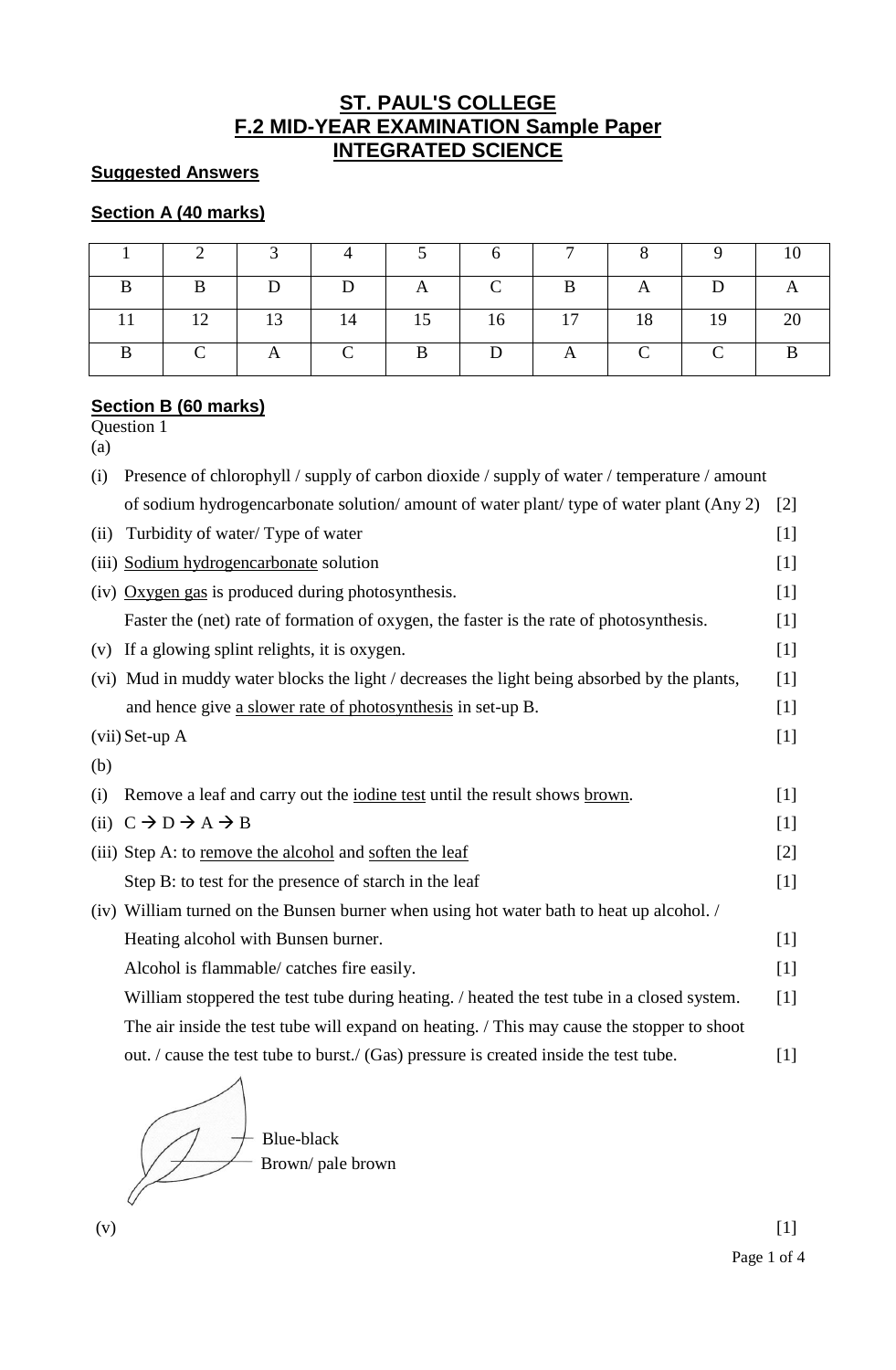Question 2  $\sum_{(a)}$ 

| (i)  | The balloon becomes smaller.                                                                  | $[1]$ |
|------|-----------------------------------------------------------------------------------------------|-------|
|      | The volume inside the balloon-bell jar decreases and                                          | $[1]$ |
|      | the gas pressure increases which is higher than the atmospheric pressure.                     | $[1]$ |
|      | As a result, air is forced out of the balloon.                                                |       |
| (ii) | The rubber sheet is pushed by hand, while in human body the movement of the diaphragm         |       |
|      | is automatic. / The rubber sheet is flat in the resting state, while the diaphragm is         |       |
|      | dome-shaped in the resting state. / The wall of the bell jar is rigid, while the chest wall   |       |
|      | is flexible and can move.                                                                     | $[1]$ |
| (b)  |                                                                                               |       |
| (i)  | To provide a larger surface area for increasing the rate of gaseous exchange.                 | [1]   |
| (ii) | The wall of the air sac is thin. / The air sacs are surrounded by blood capillaries. /        |       |
|      | The inner wall of the air sac is moist. (Any ONE)                                             | $[1]$ |
|      | $(iii)$ Tissue A                                                                              | [1]   |
|      | (iv) As the number of air sacs of a smoker is reduced,                                        | $[1]$ |
|      | the rate of gaseous exchange is decreased.                                                    | $[1]$ |
|      | This makes the smoker feel short of breath, as he has to increase his breathing               |       |
|      | frequency to compensate for the loss of air sacs. /                                           |       |
|      | When the walls between the tiny air sacs are destroyed, they combine into a smaller           |       |
|      | number of larger air sacs, creating air pockets in the lungs.                                 | (1)   |
|      | Air is trapped in these air pockets and is difficult to breath out. The lungs slowly enlarge, |       |
|      | and breathing takes more effort.                                                              | (1)   |
| (v)  | It causes lung cancer. / It causes coughs. / It causes other respiratory diseases,            |       |
|      | e.g. bronchitis.                                                                              | $[1]$ |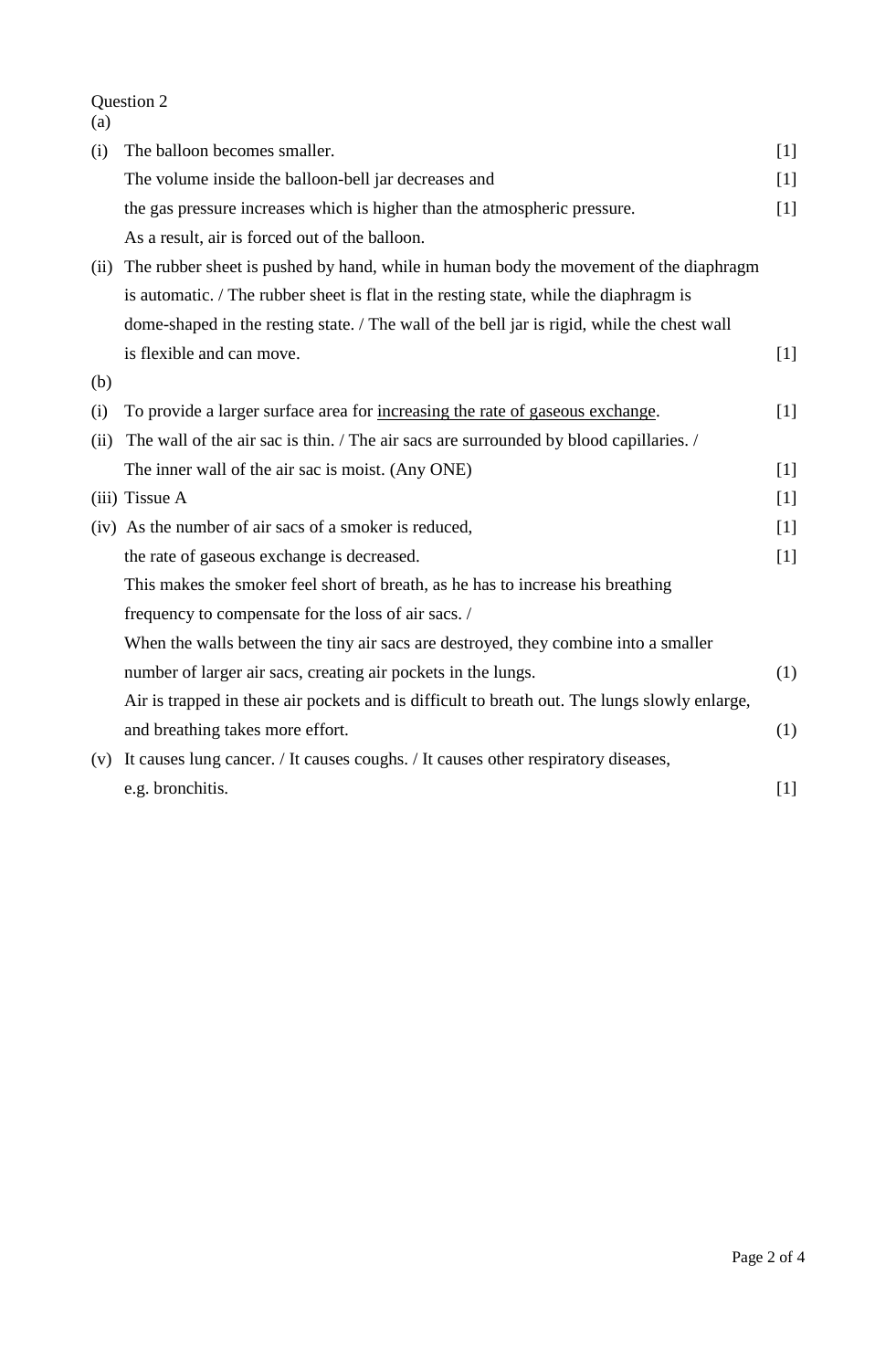| Question 3                                                                     |                    |  |
|--------------------------------------------------------------------------------|--------------------|--|
| (a)                                                                            |                    |  |
| (i)<br>Light bulbs $Y$ and $Z$ .                                               | $[1]$<br>$[1/2]$   |  |
| (ii)<br>$A_1 = \underline{0} A$ ,                                              |                    |  |
| $A_2 = 0.015 A$                                                                | $[1/2]$            |  |
| $A_3 = 0.015 A$<br>Answer with the unit in ampere                              | $[1/2]$<br>$[1/2]$ |  |
| Light bulbs $\underline{X}$ , Y and Z.<br>(iii)<br>(1)                         | $[1]$              |  |
| (2)<br>Light bulb X: Its brightness increases / It lights up.                  | $[1]$              |  |
| Light bulb Y: Its brightness remains unchanged.                                | $[1]$              |  |
| (3)<br>Light bulb Z is brighter than light bulb X                              | $[1]$              |  |
| because (total) resistance of the branch with bulb X is larger and             | $[1/2]$            |  |
| smaller current passes through bulb X.                                         | $[1/2]$            |  |
| Cut the pencil lead to make it thinner.<br>(4)                                 | $[1]$              |  |
| (5)<br>The light bulb X will go out                                            | $[1]$              |  |
| because wooden rod is an insulator.                                            | $[1]$              |  |
|                                                                                |                    |  |
| Add ammeter<br>in the main loop.<br>(iv)                                       |                    |  |
| Add voltmeter<br>in parallel to the batteries<br>(v)                           | $[1]$              |  |
| with correct polarity.                                                         |                    |  |
| (b)                                                                            | $[1]$              |  |
| Rheostat<br>(i)                                                                |                    |  |
|                                                                                | $[1]$              |  |
|                                                                                |                    |  |
| (ii)                                                                           | $[1]$              |  |
|                                                                                |                    |  |
|                                                                                |                    |  |
|                                                                                |                    |  |
| B                                                                              |                    |  |
| (iii)                                                                          | $[1]$              |  |
| (iv) The contact should be slide towards B.                                    | $[1/2]$            |  |
| Thus, the length of the resistance wire through which current passes increases | $[1/2]$            |  |
| so the resistance of device X increases                                        | $[1/2]$            |  |

and hence the <u>current</u> in the circuit <u>decreases</u>. [1/2]

(v) Volume control of a hi-fi system / dimmer switch of a lamp [1]